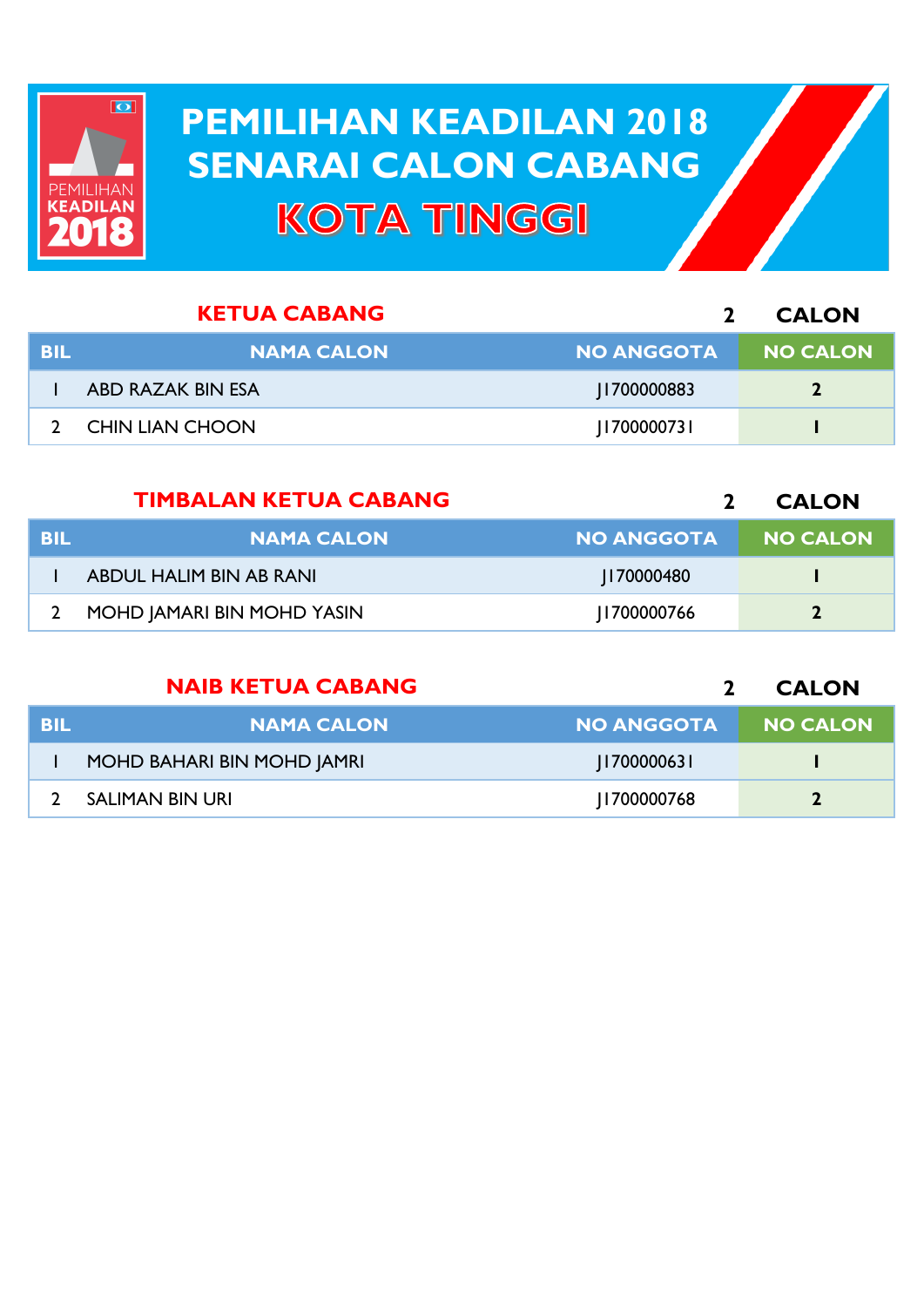|                 | <b>AHLI JAWATANKUASA CABANG</b>      | 20                | <b>CALON</b>            |
|-----------------|--------------------------------------|-------------------|-------------------------|
| BIL             | <b>NAMA CALON</b>                    | <b>NO ANGGOTA</b> | <b>NO CALON</b>         |
|                 | ABD HALIM BIN A. GHANI               | J1700000905       | 6                       |
| $\mathcal{P}$   | <b>ABD RAHIM BIN YUSOF</b>           | 70000315          | 3                       |
| 3               | ANUAR HUSSIN BIN WAN IBRAHIM         | 1700000633        | $\mathbf{1}$            |
| $\overline{4}$  | <b>AZIZAH BINTI AHMAD</b>            | 700000624         | $\overline{2}$          |
| 5.              | <b>CHE ROHANAN BINTI MOHD SALLEH</b> | 1700000603        | 15                      |
| 6               | <b>EHWANUDIN BIN MOSLIM</b>          | 170000392         | 16                      |
| 7               | <b>IBRAHIM BIN MAHIDIN</b>           | 70000318          | $\overline{\mathbf{z}}$ |
| 8               | <b>ISMAIL BIN NGAH</b>               | 170000050         | 13                      |
| 9               | JAYAPARAGASAM A/L THELLAIGOVINDHAN   | 1700000735        | 9                       |
| $\overline{10}$ | <b>MAT NOOR BIN ABD RAHMAN</b>       | 170000069         | 9                       |

MD NOR BIN MOHD DAN J170000379 **10**

MOHD APANDI BIN AWANG MOHD J1700000656 **4**

MOHD SHAHRIRI BIN MOHD JAMRI J1700000620 **1**

NURUL AKMAR BINTI MAHYUDDIN J1700000628 **20**

ROHANI BINTI AHMAD J1700000623 **17**

ROZAIMEY BIN RAHMAT J1700001113 **14**

SA'AT BIN ANCHAH J1700001106 **5**

SHARIFAH ROHAILA BINTI SYED MOHAMED J1700000769 **12**

WAN KAMSIAH BINTI WAN KASNAWI J1700000615 **8**

ZOLKFLE BIN SALLEH J1700000764 **18**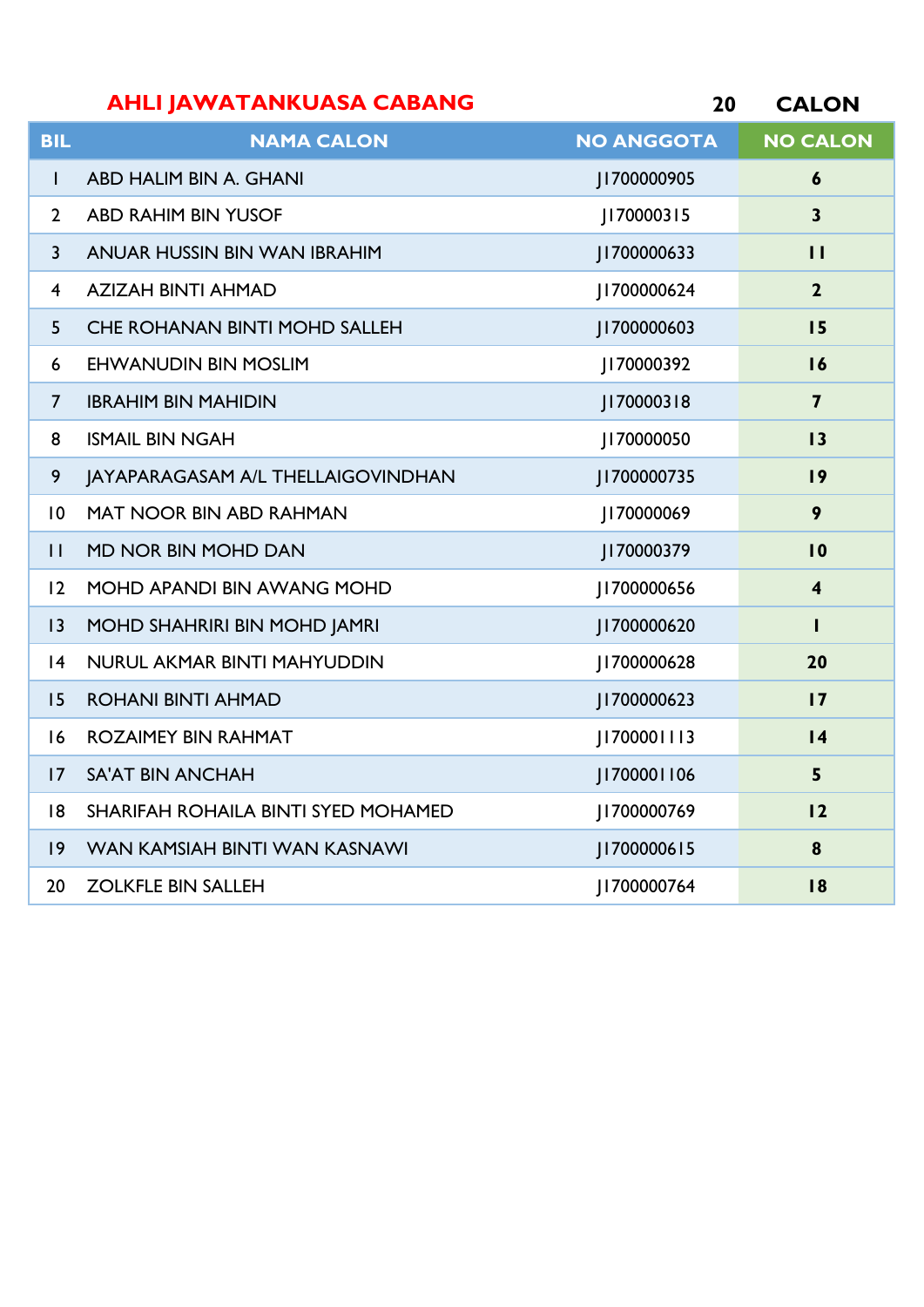|      | <b>KETUA AMK CABANG</b>            |                   | <b>CALON</b>    |
|------|------------------------------------|-------------------|-----------------|
| -BII | <b>NAMA CALON</b>                  | <b>NO ANGGOTA</b> | <b>NO CALON</b> |
|      | <b>MOHD FAKHARUDDIN BIN MUSLIM</b> | 1700000657        |                 |

|      | <b>TIMBALAN KETUA AMK CABANG</b> |                   | <b>CALON</b> |
|------|----------------------------------|-------------------|--------------|
| -BIL | <b>NAMA CALON</b>                | <b>NO ANGGOTA</b> | NO CALON     |
|      | <b>ISMAIL BIN SULAIMAN</b>       | 1700000614        |              |

|     | <b>NAIB KETUA AMK CABANG</b> |            | <b>CALON</b> |
|-----|------------------------------|------------|--------------|
| BIL | <b>NAMA CALON</b>            | NO ANGGOTA | NO CALON     |
|     | MOHD NUR HANIFAH BIN GHAZALI | 700001095  |              |
|     |                              |            |              |

|                | <b>AHLI JAWATANKUASA AMK CABANG</b> | 6                  | <b>CALON</b>     |
|----------------|-------------------------------------|--------------------|------------------|
| <b>BIL</b>     | <b>NAMA CALON</b>                   | <b>NO ANGGOTA</b>  | <b>NO CALON</b>  |
|                | AP BIN AHMAD                        | <b>II700001055</b> |                  |
| $\mathcal{P}$  | <b>HARY ANSAH BIN RAMLAN</b>        | 1700000647         | $\mathbf{2}$     |
| 3              | <b>MD FITHRI BIN BAJORI</b>         | J1700001096        | 3                |
| $\overline{4}$ | MOHD FAIZ BIN MOHD JAMARI           | [1700001161]       | $\boldsymbol{4}$ |
| 5.             | MOHD FAUZI BIN MOHD JAMARI          | J1700001160        | 5                |
| 6              | MUHAMMAD HAFIZUN BIN ABU BAKAR      | 1700000686         | 6                |